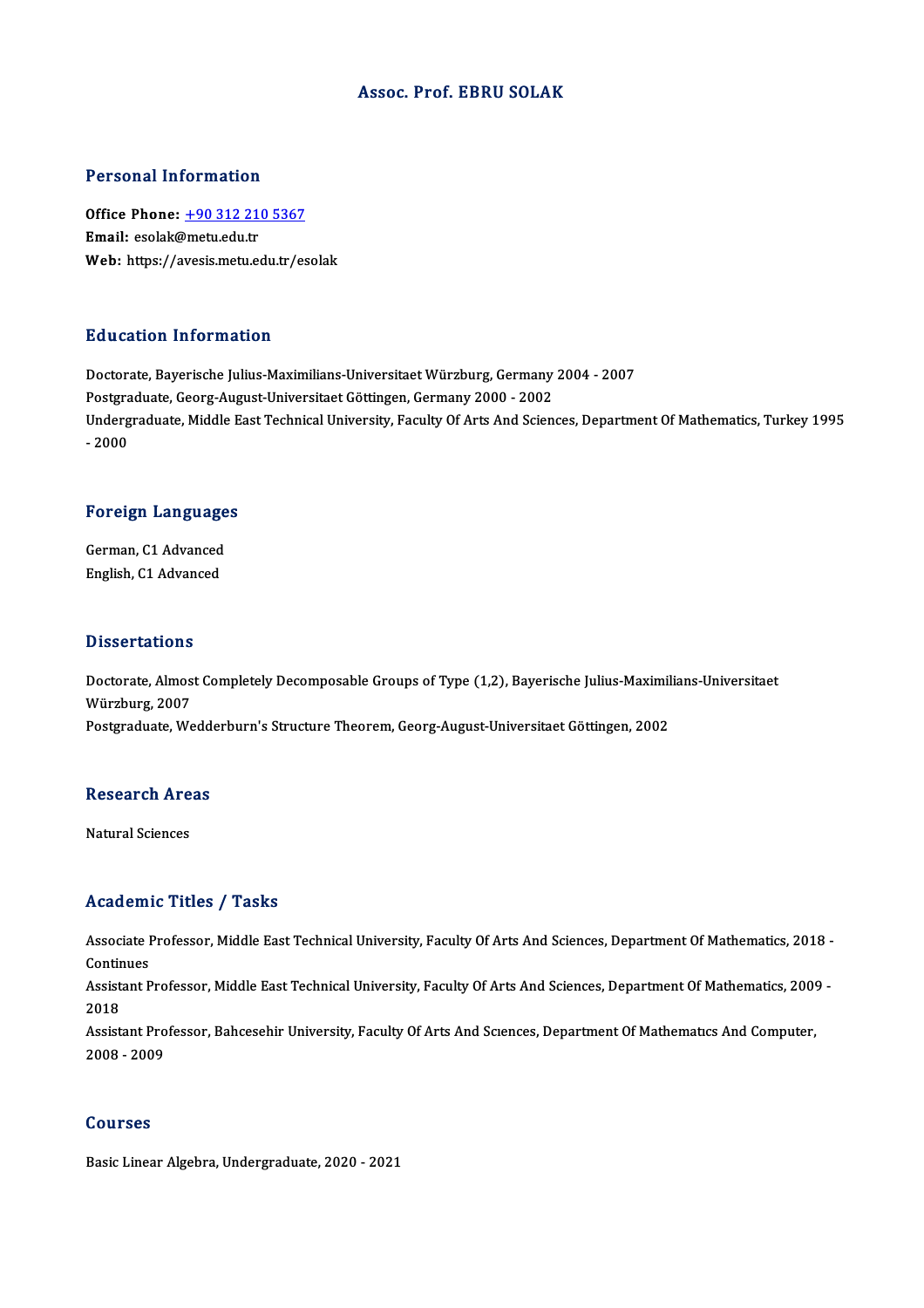### Advising Theses

Advising Theses<br>Solak E., About the decomposability of almost completely decomposable groups, Postgraduate, C.BUDAK(Student), 2020<br>SOLAK E., KUZUCUQČLU M. Monomial groups, Bostgraduate, ÖALMAS(Student), 2017 11d v 1911.<br>Solak E., About the decomposability of almost completely decomposable groups, Postgr<br>SOLAK E., KUZUCUOĞLU M., Monomial groups, Postgraduate, Ö.ALMAŞ(Student), 2017 SOLAK E., KUZUCUOĞLU M., Monomial groups, Postgraduate, Ö.ALMAŞ(Student), 2017<br>Articles Published in Journals That Entered SCI, SSCI and AHCI Indexes

I. REPRESENTATIONS OF FINITE POSETS OVER THE RING OF INTEGERS MODULO A PRIME POWER Arnold D., Mader A., Mutzbauer O., SOLAK E. REPRESENTATIONS OF FINITE POSETS OVER THE RING OF INTEGERS MODULO A PR<br>Arnold D., Mader A., Mutzbauer O., SOLAK E.<br>JOURNAL OF COMMUTATIVE ALGEBRA, vol.8, no.4, pp.461-491, 2016 (Journal Indexed in SCI)<br>Classification of a Arnold D., Mader A., Mutzbauer O., SOLAK E.<br>JOURNAL OF COMMUTATIVE ALGEBRA, vol.8, no.4, pp.461-49<br>II. Classification of a class of torsion-free abelian groups<br>SOLAKE JOURNAL<br>Classific:<br>SOLAK E.<br>PENDICO Classification of a class of torsion-free abelian groups<br>SOLAK E.<br>RENDICONTI DEL SEMINARIO MATEMATICO DELLA UNIVERSITA DI PADOVA, vol.135, pp.111-131, 2016 (Journal<br>Indexed in SCD SOLAK E.<br>RENDICONTI DI<br>Indexed in SCI)<br>THE CLASS OF RENDICONTI DEL SEMINARIO MATEMATICO DELLA UNIVERSITA DI PADOVA, vol.135, pp.111-131, 2016 (Journal)<br>Indexed in SCI)<br>III. THE CLASS OF (2,2)-GROUPS WITH HOMOCYCLIC REGULATOR QUOTIENT OF EXPONENT p(3) HAS<br>POUNDED REPRESENTAT Indexed in SCI)<br>THE CLASS OF (2,2)-GROUPS WITH<br>BOUNDED REPRESENTATION TYPE<br>Arnold D.M., Mador A. Mutrhauer O. S6 THE CLASS OF (2,2)-GROUPS WITH HOMO<br>BOUNDED REPRESENTATION TYPE<br>Arnold D.M., Mader A., Mutzbauer O., SOLAK E.<br>JOUPNAL OF THE AUSTRALIAN MATHEMATICA BOUNDED REPRESENTATION TYPE<br>Arnold D. M. , Mader A., Mutzbauer O., SOLAK E.<br>JOURNAL OF THE AUSTRALIAN MATHEMATICAL SOCIETY, vol.99, no.1, pp.12-29, 2015 (Journal Indexed in SCI) IV.  $(1,4)$ -GROUPS WITH HOMOCYCLIC REGULATOR QUOTIENT OF EXPONENT  $p(3)$ Arnold D.M., Mader A., Mutzbauer O., SOLAK E. (1,4)-GROUPS WITH HOMOCYCLIC REGULATOR QUOTIENT OF EXPONENT p(3)<br>Arnold D. M., Mader A., Mutzbauer O., SOLAK E.<br>COLLOQUIUM MATHEMATICUM, vol.138, no.1, pp.131-144, 2015 (Journal Indexed in SCI)<br>REPRESENTATIONS OF POSETS AN V. REPRESENTATIONS OF POSETS AND INDECOMPOSABLE TORSION-FREE ABELIAN GROUPS<br>Arnold D., Mader A., Mutzbauer O., SOLAK E. COLLOQUIUM MATHEMATICUM, vol.138, no.<br>REPRESENTATIONS OF POSETS AND IN<br>Arnold D., Mader A., Mutzbauer O., SOLAKE.<br>COMMUNICATIONS IN ALCEPRA vol.42, no.3 REPRESENTATIONS OF POSETS AND INDECOMPOSABLE TORSION-FREE ABELIAN<br>Arnold D., Mader A., Mutzbauer O., SOLAK E.<br>COMMUNICATIONS IN ALGEBRA, vol.42, no.3, pp.1287-1311, 2014 (Journal Indexed in SCI)<br>The class of (1.3), groups Arnold D., Mader A., Mutzbauer O., SOLAK E.<br>COMMUNICATIONS IN ALGEBRA, vol.42, no.3, pp.1287-1311, 2014 (Journal Indexed in SCI)<br>VI. The class of (1,3)-groups with homocyclic regulator quotient of exponent p(4) has bounded COMMUNICATIONS IN .<br>The class of (1,3)-gr<br>representation type<br>Arnold D.M. Mader A The class of (1,3)-groups with homocyclic<br>representation type<br>Arnold D.M., Mader A., Mutzbauer O., SOLAK E.<br>JOUPMAL OF ALCEPRA yol 400 nn 43 55, 3014 representation type<br>Arnold D. M. , Mader A., Mutzbauer O., SOLAK E.<br>JOURNAL OF ALGEBRA, vol.400, pp.43-55, 2014 (Journal Indexed in SCI) Arnold D. M., Mader A., Mutzbauer O., SOLAK E.<br>JOURNAL OF ALGEBRA, vol.400, pp.43-55, 2014 (Journal Ind<br>VII. Indecomposable (1,3)-Groups and a matrix problem<br>Arnold D. M. Mader A. Mutzbauer O. SOLAK E. JOURNAL OF ALGEBRA, vol.400, pp.43-55, 2014<br>Indecomposable (1,3)-Groups and a matri<br>Arnold D. M. , Mader A., Mutzbauer O., SOLAK E.<br>CZECHOSLOVAK MATHEMATICAL JOURNAL .vol Indecomposable (1,3)-Groups and a matrix problem<br>Arnold D. M. , Mader A., Mutzbauer O., SOLAK E.<br>CZECHOSLOVAK MATHEMATICAL JOURNAL, vol.63, no.2, pp.307-355, 2013 (Journal Indexed in SCI)<br>Almost sompletely desempesable gro Arnold D. M., Mader A., Mutzbauer O., SOLAK E.<br>CZECHOSLOVAK MATHEMATICAL JOURNAL, vol.63, no.2, pp.307-355, 2013 (Journal Inde<br>VIII. Almost completely decomposable groups and unbounded representation type<br>Arnold D. M., Mad CZECHOSLOVAK MATHEMATICAL JOURNAL, vol<br>Almost completely decomposable groups a<br>Arnold D.M. , Mader A., Mutzbauer O., SOLAK E.<br>JOURNAL OF ALCEPRA, vol 349, no 1, np 50, 63. VIII. Almost completely decomposable groups and unbounded representation type<br>Arnold D. M., Mader A., Mutzbauer O., SOLAK E. IX. (1, 2)-Groups with p3-regulator quotient<br>Mutzbauer O., Solak E. JOURNAL OF ALGEBRA, vol.349, no.1, pp.50-62, 2012 (Journal Indexed in SCI) Journal of Algebra, vol.320, no.10, pp.3821-3831, 2008 (Journal Indexed in SCI)

### Articles Published in Other Journals

rticles Published in Other Journals<br>I. The Class of (1,3) -Groups with a homocyclic regulator quotient of exponent p5 is of finite<br>representation type representation type<br>The Class of (1,3) -G<br>representation type<br>Arnold D. Mador A. Mi The Class of (1,3) -Groups with a homo<br>representation type<br>Arnold D., Mader A., Mutzbauer O., SOLAK E.<br>Pulletin of the Hellenis Methematical Society representation type<br>Arnold D., Mader A., Mutzbauer O., SOLAK E.<br>Bulletin of the Hellenic Mathematical Society, vol.61, pp.55-72, 2017 (Refereed Journals of Other Institutions)

### Books&Book Chapters

I. The Class of (2, 3)-Groups with Homocyclic Regulator Quotient of Exponent p 2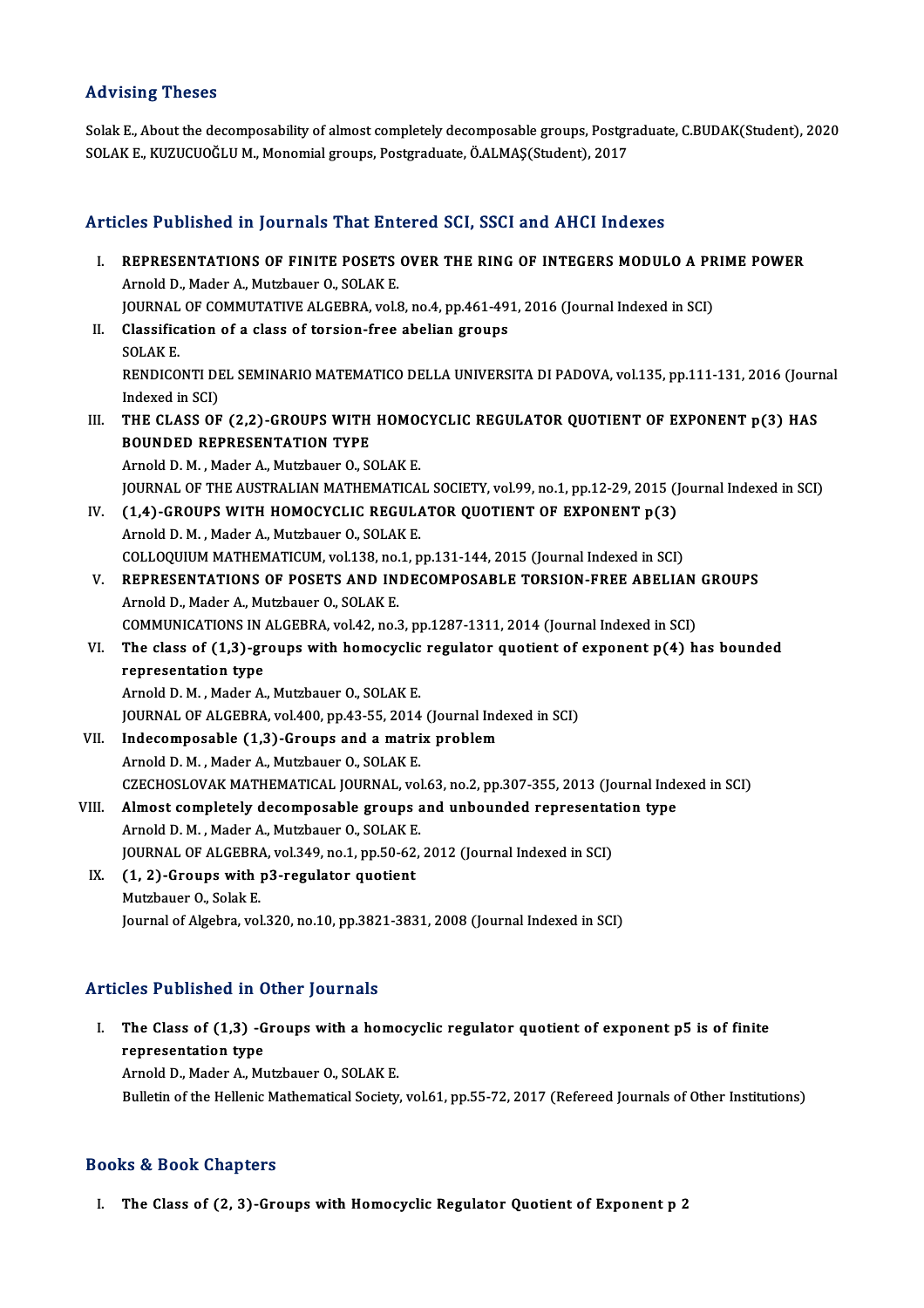SOLAKE.

SOLAK E.<br>in: Groups, Modules, and Model Theory - Surveys and Recent Developments, , Editor, Springer, pp.435-447, 2017<br>A Remark Knull, Schmidt Glass of Torgion, Free Abelian Groups.

SOLAK E.<br>in: Groups, Modules, and Model Theory - Surveys and Recent Developm<br>II. A Remark-Krull-Schmidt Class of Torsion-Free Abelian Groups<br>Arnold D. Moder A. Mutrhauer O. SQLAK E. in: Groups, Modules, and Model Theory - Sum<br>A Remark-Krull-Schmidt Class of Torsic<br>Arnold D., Mader A., Mutzbauer O., SOLAK E.<br>in: Croups Modules and Model Theory, Sum

A Remark-Krull-Schmidt Class of Torsion-Free Abelian Groups<br>Arnold D., Mader A., Mutzbauer O., SOLAK E.<br>in: Groups, Modules, and Model Theory - Surveys and Recent Developments, , Editor, Springer, pp.41-68, 2017<br>Wedderburn

### Arnold D., Mader A., Mutzbauer O., SOLAK E.<br>in: Groups, Modules, and Model Theory - Sur<br>III. Wedderburn's Structure Theorem<br>SOLAK E. in: Group<br>Wedderl<br>SOLAK E.<br>in: Missel

Wedderburn's Structure Theorem<br>SOLAK E.<br>in: Miscellaneous Topics of Group Theory Mashhad Naples 2005 2008, Erfanian Ahmad , Russo Francesco, Editor, SOLAK E.<br>in: Miscellaneous Topics of Group<br>Aracne Editrice, pp.81-115, 2008

# Arache Edurice, pp.81-115, 2008<br>Refereed Congress / Symposium Publications in Proceedings

| Refereed Congress / Symposium Publications in Proceedings |                                                                                                             |
|-----------------------------------------------------------|-------------------------------------------------------------------------------------------------------------|
| L.                                                        | Classication of special classes of almostcompletely decomposable groups of nite rank                        |
|                                                           | <b>SOLAK E</b>                                                                                              |
|                                                           | New Pathways between Group Theory and Model Theory, 1 - 04 February 2016                                    |
| П.                                                        | Tipi (1,3) olan hemen hemen ayrışan Gruplar                                                                 |
|                                                           | <b>SOLAK E.</b>                                                                                             |
|                                                           | 28. Ulusal Matematik Sempozyumu, Turkey, 7 - 09 September 2015                                              |
| III.                                                      | Tipi (1,3) olan hemen hemen ayrışan gruplar                                                                 |
|                                                           | <b>SOLAKE</b>                                                                                               |
|                                                           | 10.Ankara Matematik Günleri, Turkey, 11 - 12 June 2015                                                      |
| IV                                                        | Decomposability of a Class of Almost completely decomposable Groups                                         |
|                                                           | <b>SOLAKE</b>                                                                                               |
|                                                           | 3 Cemal Koç Cebir Seminer Günleri, Turkey, 04 April 2015                                                    |
| V.                                                        | 12 groups for a regulator quotient of exponent p 4                                                          |
|                                                           | Solak E, Mutzbauer O                                                                                        |
|                                                           | Groups and model theory in honor of Rüdiger Göbel's 70th birthday, Mülheim, Germany, 30 May - 03 June 2011, |
|                                                           | vol 576, pp 269-285                                                                                         |
| VI.                                                       | Indecomposable (1,3)-Groups                                                                                 |
|                                                           | <b>SOLAK E</b>                                                                                              |
|                                                           | Groups and Model Theory, 30 May - 03 June 2011                                                              |
| VII.                                                      | Decomposability of (1,2)-Groups                                                                             |
|                                                           | <b>SOLAKE</b>                                                                                               |
|                                                           | 12. Antalya Cebir Günleri, 19 - 22 May 2009                                                                 |
| VIII.                                                     | $(1,2)$ -Groups                                                                                             |
|                                                           | <b>SOLAKE</b>                                                                                               |
|                                                           | Gruppen und Topologische Gruppen, 30 November - 01 December 2007                                            |

### Supported Projects

Supported Projects<br>SOLAK E., Budak C., Project Supported by Higher Education Institutions, Classification of Almost Completely<br>Pesampasable Croups, 2018, ...2020 Supposed Projects<br>SOLAK E., Budak C., Project Supporte<br>Decomposable Groups, 2018 - 2020<br>SOLAK E. Project Supported by High SOLAK E., Budak C., Project Supported by Higher Education Institutions, Classification of Almost Completely<br>Decomposable Groups, 2018 - 2020<br>SOLAK E., Project Supported by Higher Education Institutions, Bazı Torsiyonsuz De

Decomposable Groups, 2018 - 2020<br>SOLAK E., Project Supported by Higher Education Institutions, Bazı Torsiyonsuz Değişmeli Grupların Ayrışımı, 2017 -<br>2017 SOLAK E., Project Supported by Higher Education Institutions, Bazı Torsiyonsuz Değişmeli<br>2017<br>SOLAK E., Project Supported by Higher Education Institutions, (2,2)-Groups, 2013 - 2015<br>SOLAK E., Project Supported by Higher Ed

SOLAK E., Project Supported by Higher Education Institutions, Bölüm Regülatörünün Kuvveti P4 Olan (1,2) Gruplar.,<br>2011 - 2011 SOLAK E., Pr<br>SOLAK E., Pr<br>2011 - 2011